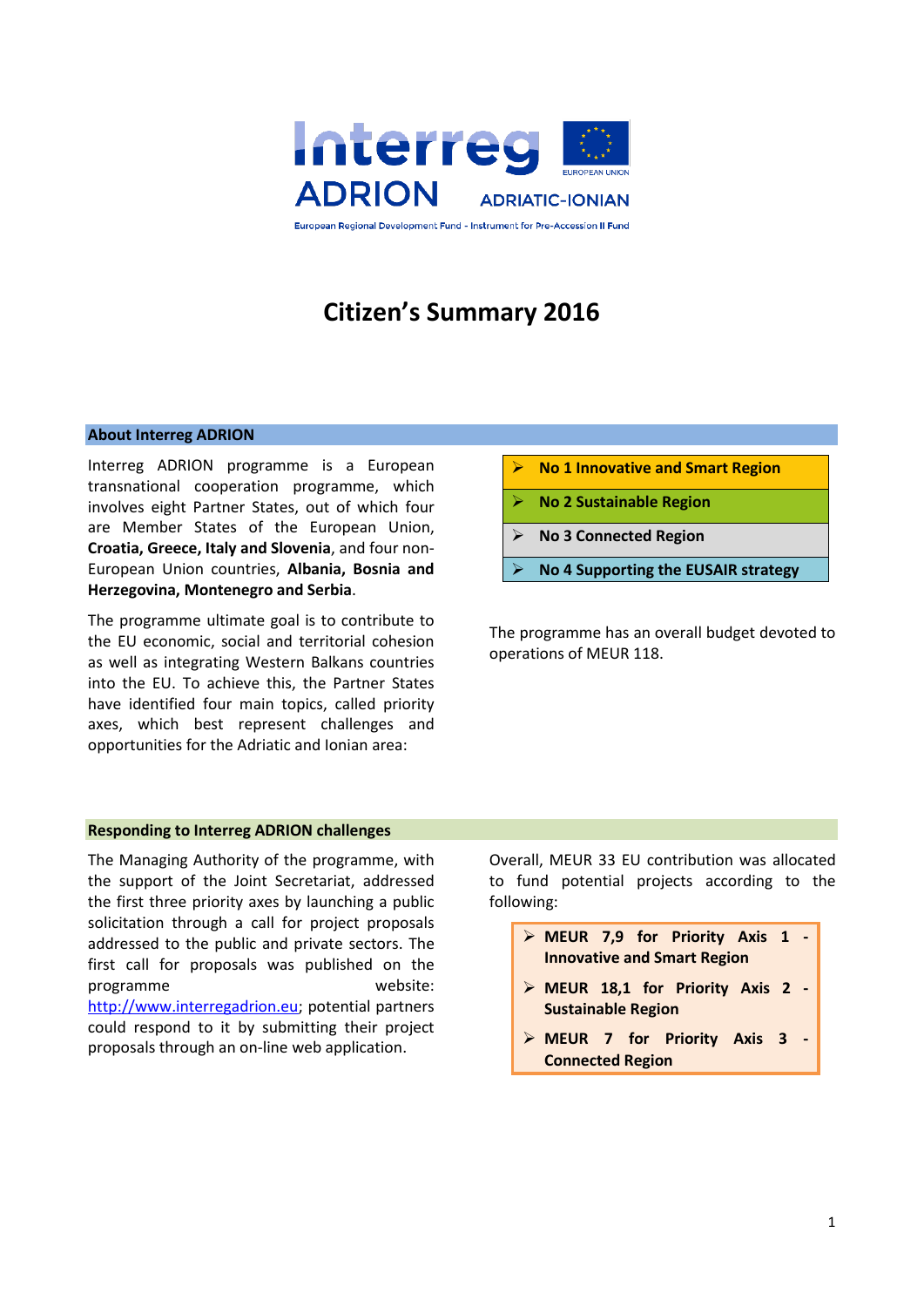# *Info Days – promoting 1 st call for proposals*



On transnational level, two promotional events were organised in Bologna on 12 February and 3 March 2016. Around 380 participants came from all eight Partner States; the events were streamed live, targeting more than 900 online viewers.

Additionally, to increase the visibility of the call at national and regional level, the network of national contact points organised info days in their respective countries, thus providing firsthand information about the programme to potential partners and citizens in their national languages.

**Altogether, the events mobilised around 2.500 participants and online viewers.** 

| List of Info days per country |  |  |  |
|-------------------------------|--|--|--|
|-------------------------------|--|--|--|

| <b>Location</b>                  | <b>Venue</b> | <b>Date</b> | <b>Number of</b><br>participants | <b>Number of participants</b><br>via streaming |
|----------------------------------|--------------|-------------|----------------------------------|------------------------------------------------|
| <b>Italy</b>                     | Bologna      | 12/02/2016  | 200                              | 542                                            |
| <b>Italy</b>                     | Bologna      | 03/02/2016  | 180                              | 363                                            |
| <b>Albania</b>                   | Tirana       | 29/02/2016  | 103                              |                                                |
| <b>Bosnia and</b><br>Herzegovina | Sarajevo     | 26/02/2016  | 114                              |                                                |
| Croatia                          | Zagreb       | 19/02/2016  | 180                              |                                                |
| Greece                           | Athens       | 07/03/2016  | 105                              |                                                |
| <b>Italy</b>                     | Ancona       | 18/02/2016  | 130                              | 50                                             |
| Montenegro                       | Podgorica    | 26/02/2016  | 68                               |                                                |
| <b>Serbia</b>                    | Beograd      | 09/02/2016  | 130                              |                                                |
| <b>Serbia</b>                    | Beograd      | 19/02/2016  | 50                               |                                                |
| Slovenia                         | Ljubljana    | 22/02/2016  | 280                              |                                                |
| <b>TOTAL</b>                     |              |             | 1.540                            | 955                                            |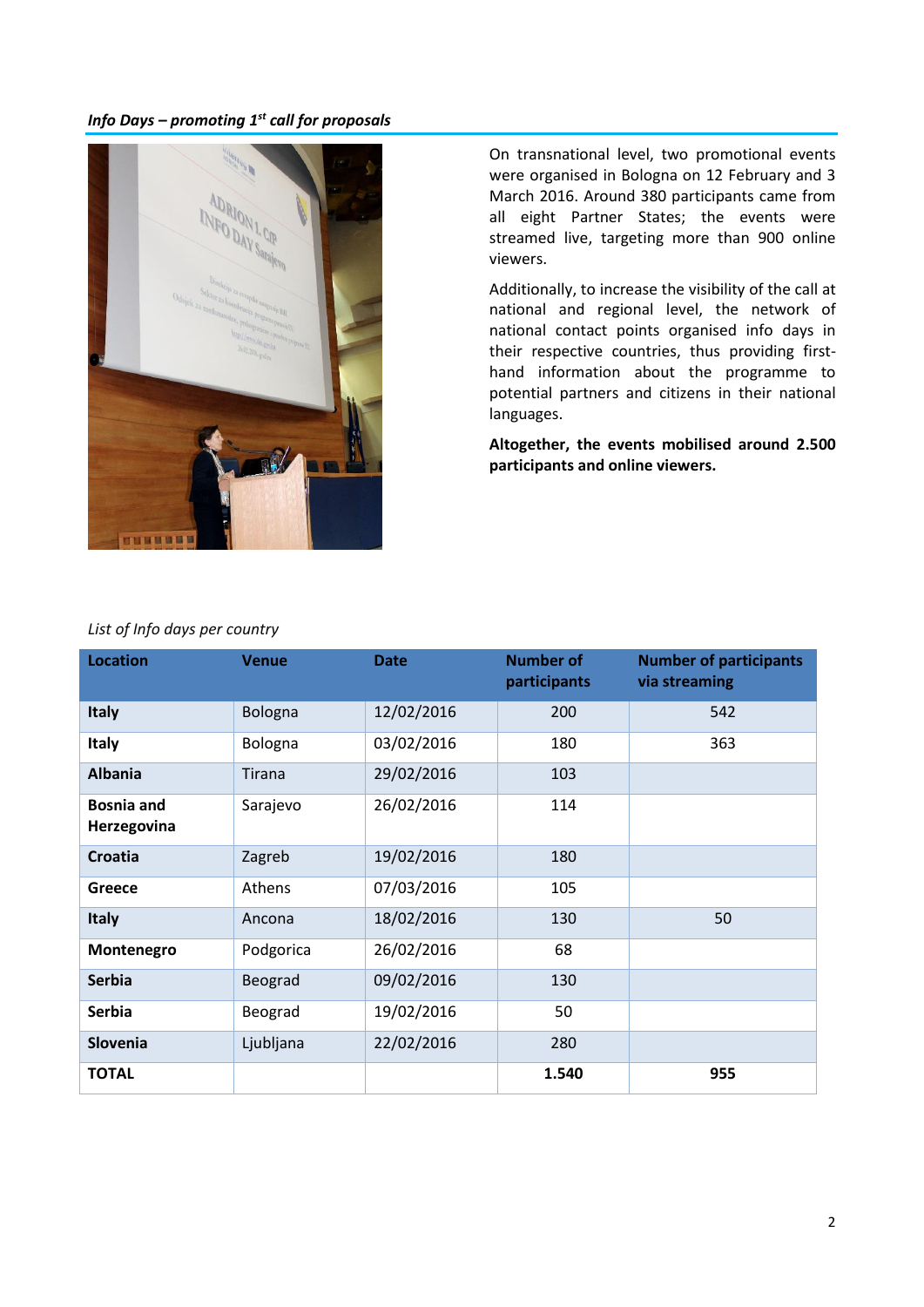### *Support to potential applicants*

During the launch of the call from 1 February to 25 March 2016, the Managing Authority and Joint Secretariat assisted potential partners through:

- $\triangleright$  consultations on project ideas:
- $\triangleright$  technical support in submitting the project proposal via online system;
- $\triangleright$  answering applicants' phone calls and emails;
- > a specific section on Questions & Answers on ADRION web site;
- $\triangleright$  Partner Search Groups on social media LinkedIn.

The interested public showed a wide interest in the call. As a result, **378 project proposals** were received, asking for MEUR 414 EU contribution and mobilizing ca 3.000 institutions.

## **Supporting the governance of the EU Strategy for the Adriatic and Ionian Region (EUSAIR)**

ADRION intends to support the implementation of the EUSAIR macro regional strategy through the funding of a strategic project aimed at providing day-to-day operational and logistic support. The project benefits from a EU contribution of ca. MEUR 9,8 and will have a duration until 2022. The strategic project, coordinated by the Slovenian Government Office for Development and European Cohesion Policy, is composed of partners of all ADRION Partner States previously identified by the participating countries. The strategic project was approved under condition in May 2016.

The kick off meeting of the strategic project - EUSAIR Facility Point - took place on 16 December 2016 in Ljubljana (Slovenia).

#### **Participation in events**

In addition to Info days, the Managing Authority and the Joint Secretariat participated in several other events organized by different institutions:

- 1. **1 st EUSAIR Forum**  Dubrovnik (Croatia), 12-13 May 2016 joint organized with the Government of Croatia and the European Commission; ADRION was also present with a stand;
- 2. **European Maritime Day 2016 "Investing in blue growth – smart and sustainable solutions"** - Turku (Finland), 18-19 May 2016. The event, organized by the European Commission DG Mare, aimed at identifying practical steps needed to boost blue growth investments and encouraging innovation in blue economy.

ADRION participated, under the coordination of the INTERACT Point of Turku, and in cooperation with the programmes MED, Botnia Atlantica, Central Baltic, Channel, 2Seas and ÖKS, with a joint stand.

- 3. **Promotion of funding opportunities** in Veneto Region - Venice (Italy), 14 July 2016. The event was organized by ANCI (Italian National Association of Municipalities);
- 4. **General Assembly of the Intermediterranean Commission – CRPM** – Venice (Italy), 1-2 July 2016;
- 5. **Remtech Expo European Conference on remediation markets and technologies** - **Ferrara** (Italy), 23 September 2016.

#### **Digital and Social media**

To raise awareness about the programme and its activities, the programme informed the general and interested public mainly through the programme website available at: